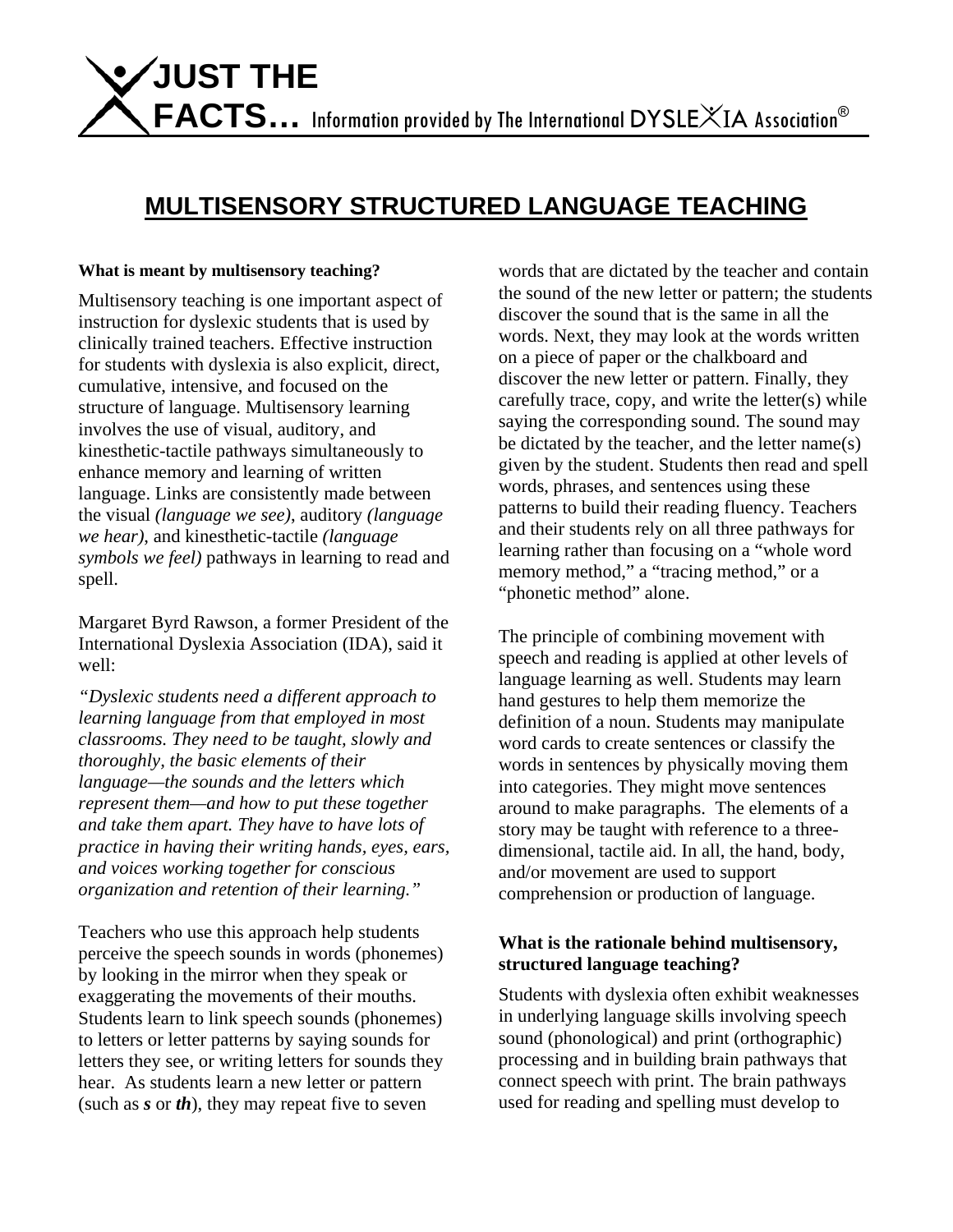connect many brain areas and must transmit information with sufficient speed and accuracy. Most students with dyslexia have weak phonemic awareness, meaning they are unaware of the role sounds play in words. These students may also have difficulty rhyming words, blending sounds to make words, or segmenting words into sounds. Because of their trouble establishing associations between sounds and symbols, they also have trouble learning to recognize words automatically ("by sight") or fast enough to allow comprehension. If they are not accurate with sounds or symbols, they will have trouble forming memories for common words, even the "little" words in students' books. They need specialized instruction to master the alphabetic code and to form those memories.

When taught by a multisensory approach, students have the advantage of learning alphabetic patterns and words with engagement of all learning modalities. Dr. Samuel Terry Orton, one of the first to recognize the syndrome of dyslexia in students, suggested that teaching the "fundamentals of phonic association with letter forms, both visually presented and reproduced in writing until the correct associations were built up," would benefit students of all ages.

# **What is the Orton-Gillingham Approach?**

Dr. Orton and his colleagues began using multisensory techniques in the mid-1920's at the mobile mental health clinic he directed in Iowa. Dr. Orton was influenced by the kinesthetic method described by Grace Fernald and Helen Keller. He suggested that kinesthetic-tactile reinforcement of visual and auditory associations could correct the tendency of confusing similar letters and transposing the sequence of letters while reading and writing. For example, students who confuse *b* and *d* are taught to use consistent, different strokes in forming each letter. Students make the vertical line before drawing the circle in printing the letter  $\boldsymbol{b}$ ; they form the circle before drawing the vertical line in printing the letter *d*.

Anna Gillingham and Bessie Stillman based their original 1936 teaching manual for the "alphabetic method" on Dr. Orton's theories. They combined multisensory techniques with teaching the structure of written English, including the sounds (phonemes), meaning units (morphemes such as prefixes, suffixes, and roots) and common spelling rules. The phrase "Orton-Gillingham approach" refers to the structured, sequential, multisensory techniques established by Dr. Orton, Ms. Gillingham, and their colleagues. Many programs today incorporate methods and principles first described in this foundational work, as well as other practices supported by research.

#### **Is there solid evidence that multisensory teaching is effective for students with dyslexia?**

Current research, much of it supported by the National Institute of Child Health and Human Development (NICHD), has demonstrated the value of explicit, structured language teaching for all students, especially those with dyslexia. Programs that work differ in their techniques but have many principles in common. The multisensory principle that is so valued by experienced clinicians has not yet been isolated in controlled, comparison studies of reading instruction, but most programs that work do include multisensory practice for symbol learning. Instructional approaches that are effective use direct, explicit teaching of lettersound relationships, syllable patterns, and meaningful word parts, and provide a great deal of successful practice of skills that have been taught. Fluency-building exercises, vocabulary instruction, language comprehension and writing are also included in comprehensive programs of instruction and intervention. Word recognition and spelling skills are applied in meaningful reading and writing of sentences and text passages, and students receive immediate feedback if they make mistakes. Guessing at words and skipping words are discouraged and replaced by knowledge of how to analyze and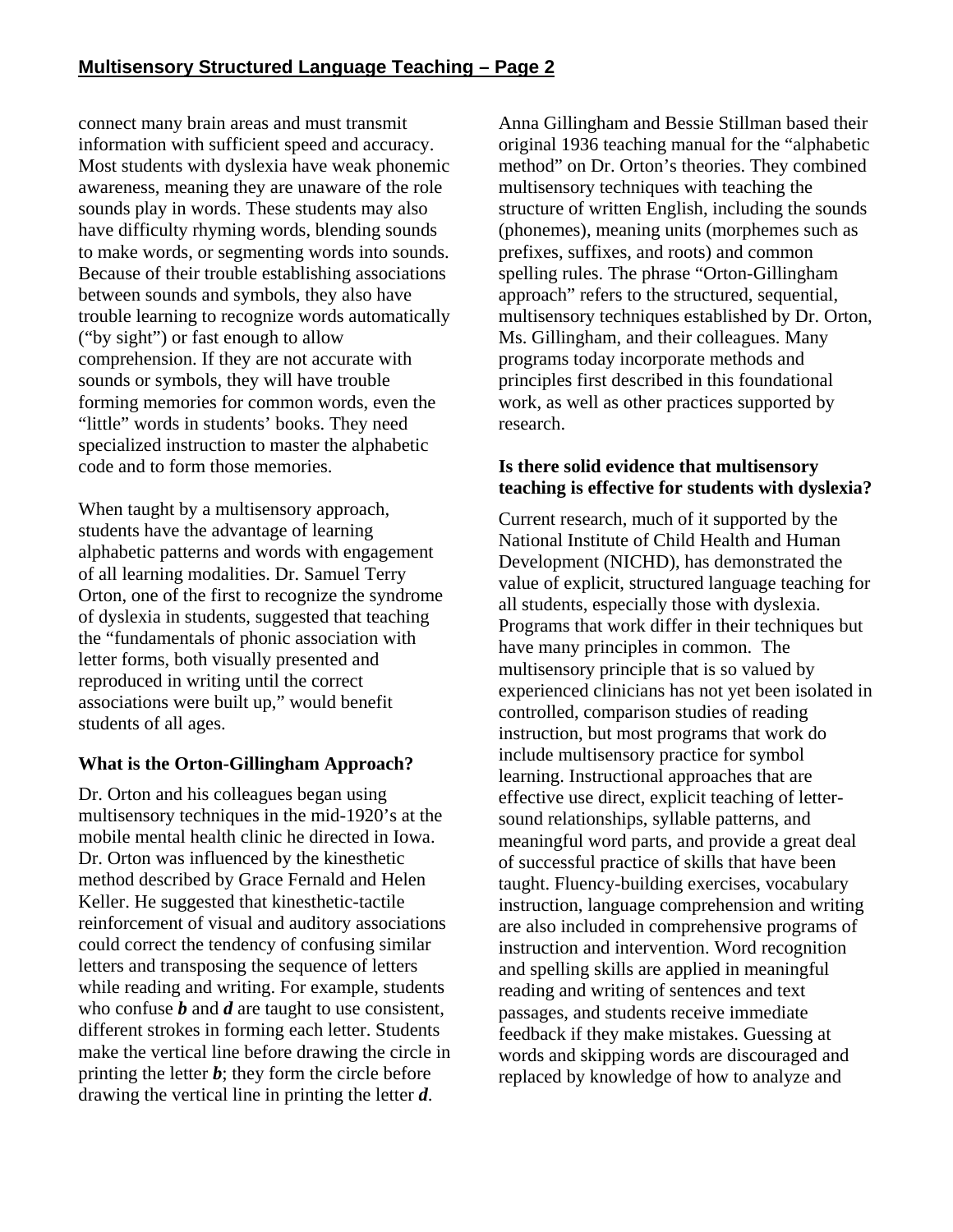read unknown words. Other key principles of instruction are listed below.

## **Summary: What are the principles of a multisensory, structured language approach?**

Additional ways to enhance foreign language learning success include the following:

- **Simultaneous, Multisensory (VAKT):** Teaching uses all learning pathways in the brain (i.e., visual, auditory, kinesthetictactile) simultaneously or sequentially in order to enhance memory and learning.
- **Systematic and Cumulative:** Multisensory language instruction requires that the organization of material follows the logical order of the language. The sequence must begin with the easiest and most basic concepts and progress methodically to more difficult material. Each concept must also be based on those already learned. Concepts taught must be systematically reviewed to strengthen memory.
- **Direct Instruction:** The inferential learning of any concept cannot be taken for granted. Multisensory language instruction requires direct teaching of all concepts with continuous student-teacher interaction.
- **Diagnostic Teaching:** The teacher must be adept at flexible or individualized teaching. The teaching plan is based on careful and continuous assessment of the individual's needs. The content presented must be mastered step by step for the student to progress.
- **Synthetic and Analytic Instruction:**  Multisensory, structured language programs include both synthetic and analytic instruction. Synthetic instruction presents the parts of the language and then teaches how the parts work together to form a whole. Analytic instruction presents the whole and teaches how this

can be broken down into its component parts.

• **Comprehensive and Inclusive:** All levels of language are addressed, often in parallel, including sounds (phonemes), symbols (graphemes), meaningful word parts (morphemes), word and phrase meanings (semantics), sentences (syntax), longer passages (discourse), and the social uses of language (pragmatics).

IDA has supported the development of a matrix of multisensory, structured language (MSL) programs to enable consumers to see the similarities and differences among various programs. The programs were chosen for inclusion in the matrix because they have a long history of use in clinics and classrooms where the programs have been refined over time. These programs included in the matrix are those used at every "tier" of student ability. Some are designed for whole class instruction to prevent academic failure. Some are designed for small group instruction. And some are designed for the intensive instruction needed for students with severe reading disabilities. This Matrix of Multisensory Structured Language Programs is posted on the IDA website for downloading or can be obtained in print form from the IDA bookstore.

# **Related Readings:**

- Birsh, J. R. (Ed.). (2005*). Multisensory teaching of basic language skills.* Baltimore: Paul H. Brookes Publishing Co.
- Carreker, S., & Birsh, J. R. (2005). *Multisensory teaching of basic language skills: Activity book.* Baltimore: Paul H. Brookes Publishing Co.
- Fletcher, J. M., Lyon, G. R., Fuchs, L. S., & Barnes, M. A. (2007). *Learning disabilities: From identification to intervention*. New York: The Guilford Press.